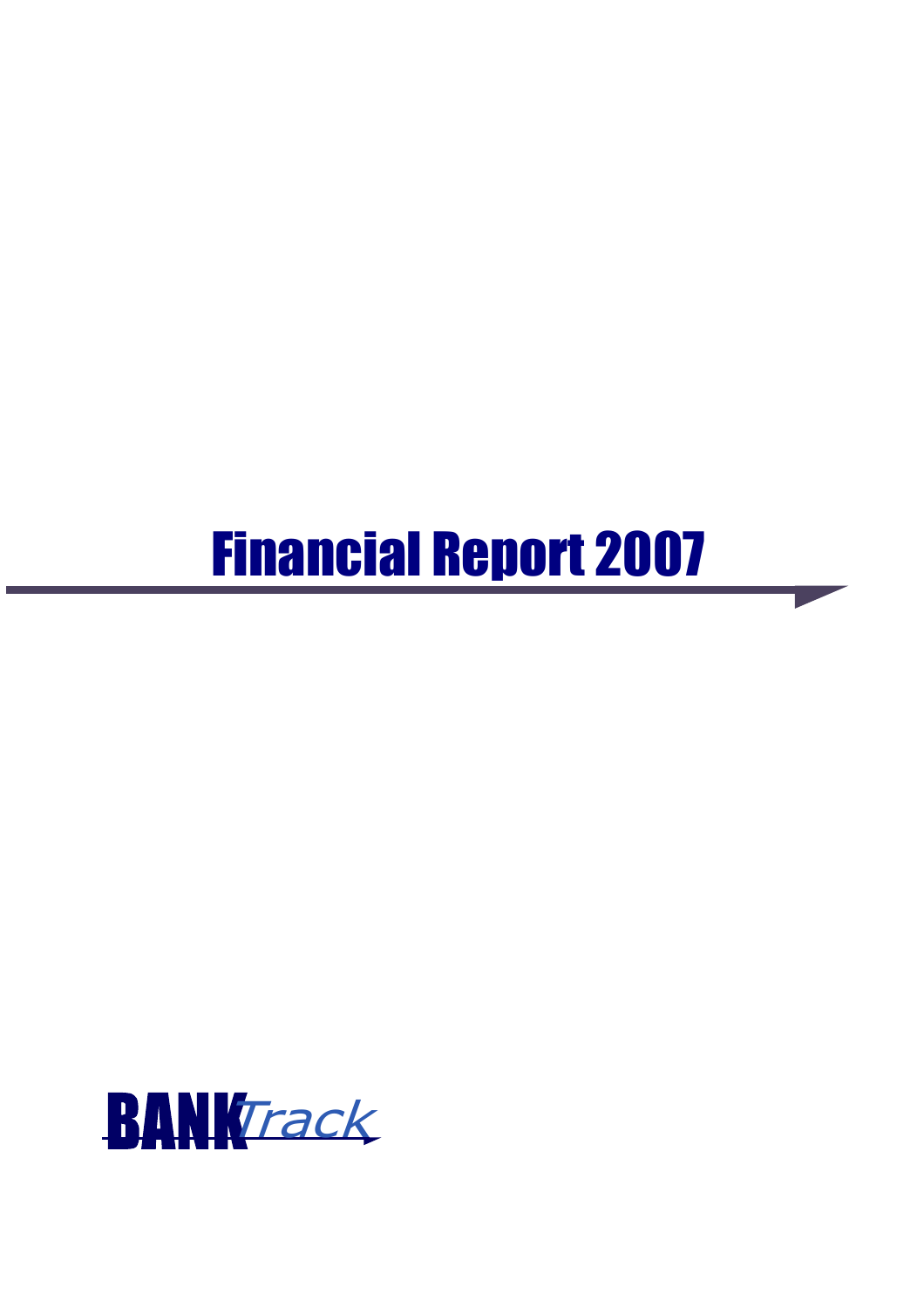# **Content**

| 1.      |                                                                                                        |
|---------|--------------------------------------------------------------------------------------------------------|
| 2.      |                                                                                                        |
| З.      | Specification of the balance sheet: current assets  4                                                  |
|         | Specification of the balance sheet: current liabilities  5                                             |
| 4.      | Profit and loss account - explanation income  6                                                        |
|         | Profit and loss account - explanation expenditures 7                                                   |
|         | Profit and loss account - explanation expenditures (continued) 8                                       |
| 5.      |                                                                                                        |
| 6.      | Breakdown of expenditures by grant maker  10                                                           |
|         |                                                                                                        |
|         |                                                                                                        |
|         |                                                                                                        |
|         |                                                                                                        |
|         |                                                                                                        |
|         |                                                                                                        |
|         | Auditor report manual communication and the manual control of the manual control of the Auditor report |
| Annex 1 |                                                                                                        |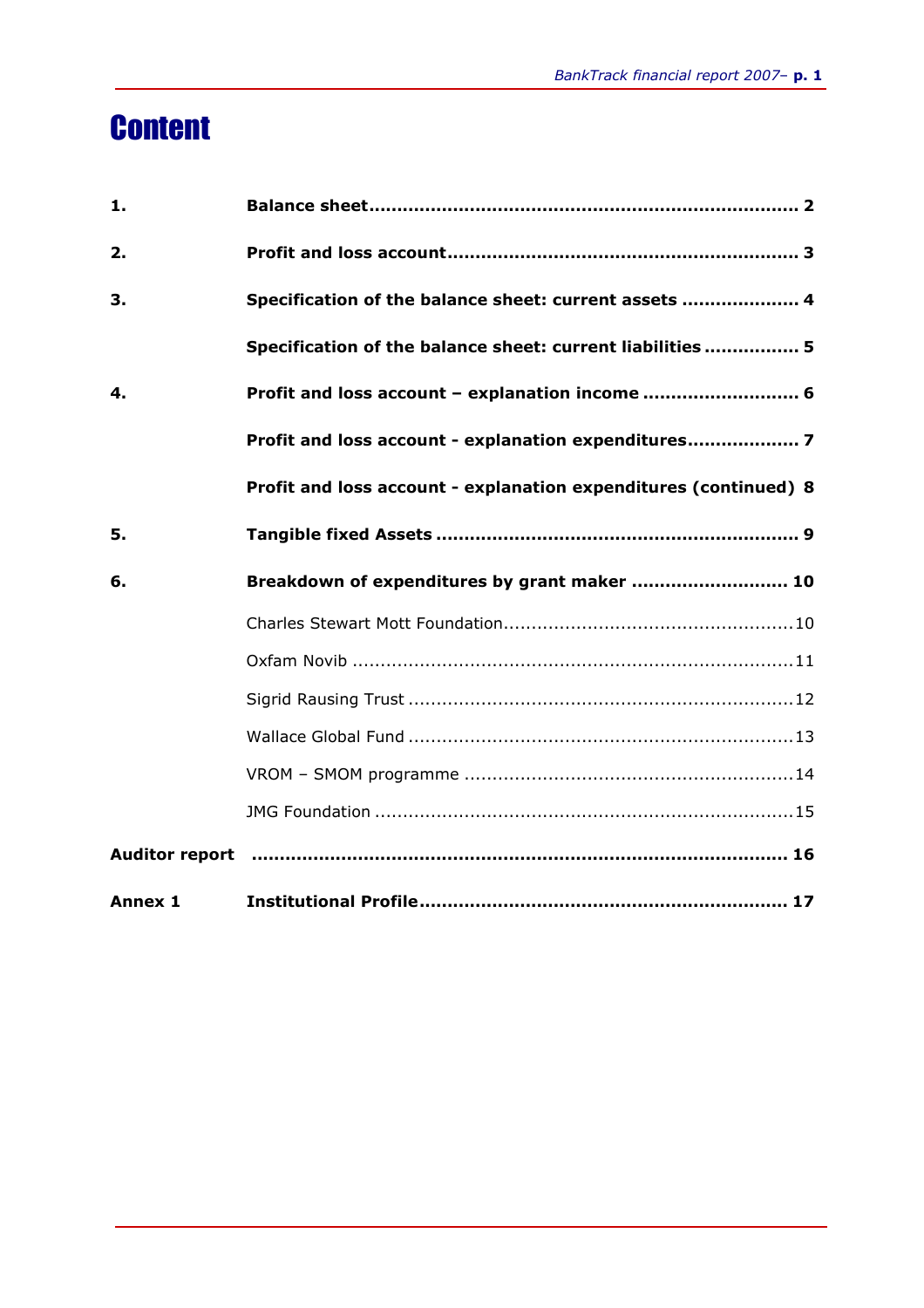# 1. Balance sheet

| <b>Current Assets</b>        |       | Dec. 31, 2007 |       | Dec. 31, 2006 |  |
|------------------------------|-------|---------------|-------|---------------|--|
| <b>Tangible fixed assets</b> |       |               |       |               |  |
| Furniture                    | 315   |               | 1.212 |               |  |
| Computers and software       | 698   |               | 3.501 |               |  |
|                              |       | 1.013         |       | 4.714         |  |
| <b>Claims</b>                |       |               |       |               |  |
| Deposits                     | 639   |               | 1.489 |               |  |
| Paid in advance              | 560   |               | 81    |               |  |
| Accounts receivable          | 4.825 |               | 2.423 |               |  |
|                              |       | 6.024         |       | 3.992         |  |
| <b>Cash at banks</b>         |       | 196.087       |       | 131.558       |  |
|                              |       | 203.123       |       | 140.264       |  |

| <b>Current Liabilities</b>                                                                           |                           | Dec. 31, 2007 |                          | Dec. 31, 2006 |  |
|------------------------------------------------------------------------------------------------------|---------------------------|---------------|--------------------------|---------------|--|
| <b>General reserve account</b><br>Reserve values at January 1<br>Balance financial year              | 18.317<br>1.894           |               | 10.417<br>7.900          |               |  |
|                                                                                                      |                           | 20.211        |                          | 18.317        |  |
| <b>Projects reserve account</b><br>Reservations unfinished projects<br>Reservations long term income | 18.940<br>55.617          |               | 11.328<br>42.398         |               |  |
|                                                                                                      |                           | 74.557        |                          | 53.726        |  |
| <b>Accounts payable</b>                                                                              |                           |               |                          |               |  |
| Received in advance<br>Salaries, taxes and social fees<br>Remaining accounts payable                 | 93.422<br>11.947<br>2.987 |               | 59.940<br>4.340<br>3.940 |               |  |
|                                                                                                      |                           | 108.356       |                          | 68.221        |  |
|                                                                                                      |                           | 203.123       |                          | 140.264       |  |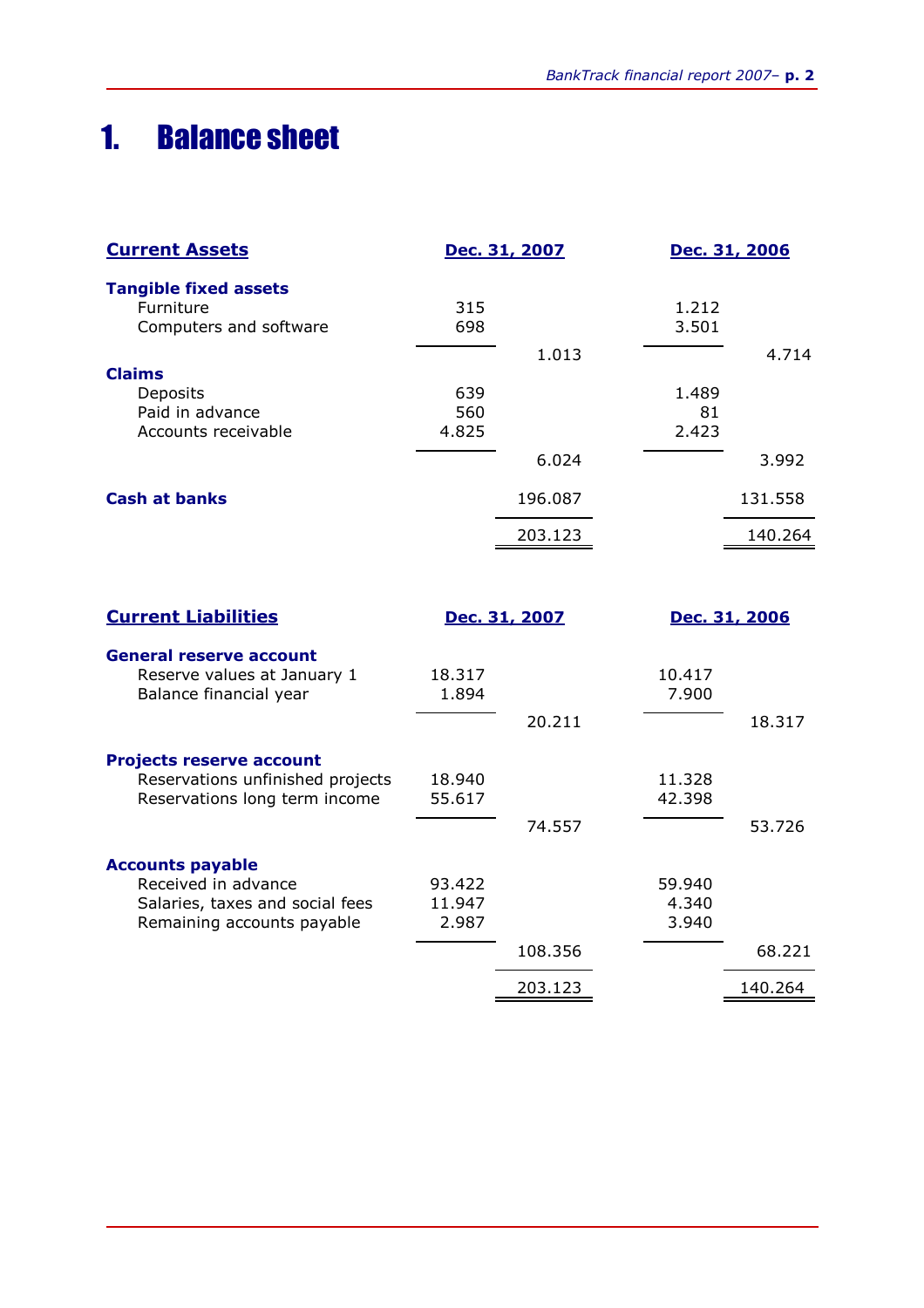# 2. Profit and loss account

| <b>Income</b>                                                 | 2007                                               | 2006                           |         |
|---------------------------------------------------------------|----------------------------------------------------|--------------------------------|---------|
| Grants<br>Credit interest<br>Other contributions<br>Donations | 275.732<br>1.879<br>17<br>$\overline{\phantom{0}}$ | 208.924<br>684<br>2.651<br>952 |         |
|                                                               |                                                    | 277.627                        | 213.211 |
| Total income                                                  |                                                    | 277.627                        | 213.211 |

| <u>Expenses</u>                    | 2007    |         | 2006   |         |
|------------------------------------|---------|---------|--------|---------|
| General                            |         |         |        |         |
| Personnel costs                    | 127.740 |         | 76.685 |         |
| Housing costs                      | 6.947   |         | 6.919  |         |
| Organisation costs                 | 5.097   |         | 6.084  |         |
| Administration costs               | 4.044   |         | 2.626  |         |
| Depreciations                      | 3.701   |         | 3.505  |         |
|                                    |         | 147.530 |        | 95.818  |
| <b>Project and Activity costs</b>  |         |         |        |         |
| Network travel, meetings & website | 25.404  |         | 28.635 |         |
| Research and publications          | 44.309  |         | 69.392 |         |
| Education and outreach             | 1.241   |         | 7.360  |         |
| VROM "Banken op het goede spoor"   | 32.409  |         | 1.428  |         |
| Banks, Climate and Energy          | 16.335  |         |        |         |
| Banks, Human Rights                | 8.506   |         |        |         |
| B-day                              |         |         | 2.678  |         |
|                                    |         | 128.204 |        | 109.493 |
| Total expenses                     |         | 275.734 |        | 205.311 |
| <b>Result</b>                      |         | 1.894   |        | 7.900   |
|                                    |         | 277.627 |        | 213.211 |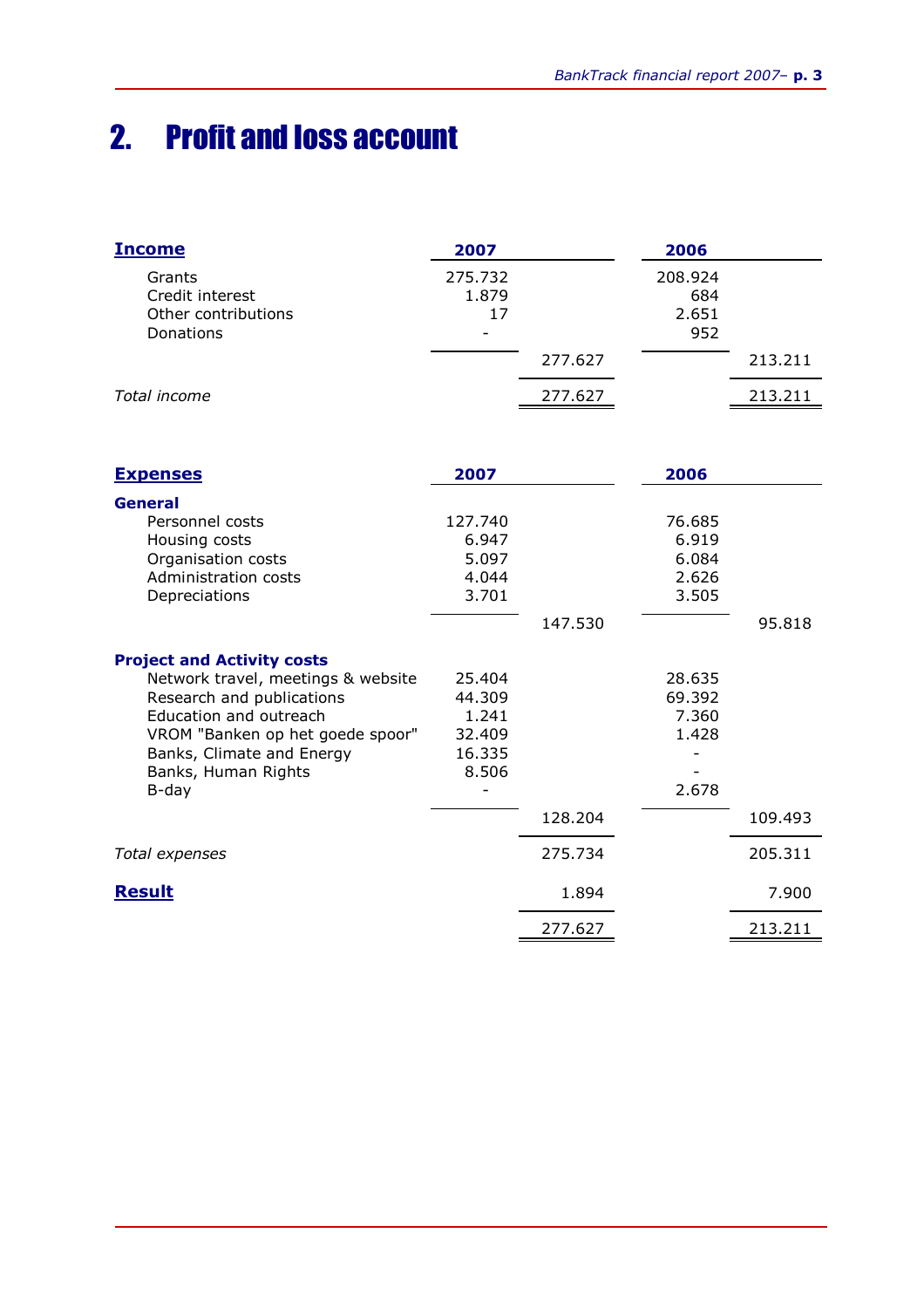# 3. Specification of the balance sheet: current assets

|                                                    | Dec. 31, 2007  |         | Dec. 31, 2006 |         |
|----------------------------------------------------|----------------|---------|---------------|---------|
| <b>Claims</b><br>Deposits                          |                |         |               |         |
| Deposit rent                                       |                | 639     |               | 1.489   |
| <b>Paid in advance</b><br>Fire and theft insurance |                |         | 81            |         |
| Liability insurance<br>Health insurance act        | 113<br>447     |         |               |         |
|                                                    |                | 560     |               | 81      |
| <b>Accounts receivable</b>                         |                |         |               |         |
| <b>VROM 2006</b><br><b>VROM 2007</b>               | 2.423<br>2.403 |         | 2.423         |         |
|                                                    |                | 4.825   |               | 2.423   |
| <b>Cash at banks</b>                               |                |         |               |         |
| SNS-bank                                           | 5.928          |         | 9.875         |         |
| ASN-savings account                                | 63.562         |         | 121.684       |         |
| ASN-savings account                                | 125.000        |         |               |         |
| Sparkasse KölnBonn                                 | 1.597          |         |               |         |
|                                                    |                | 196.087 |               | 131.558 |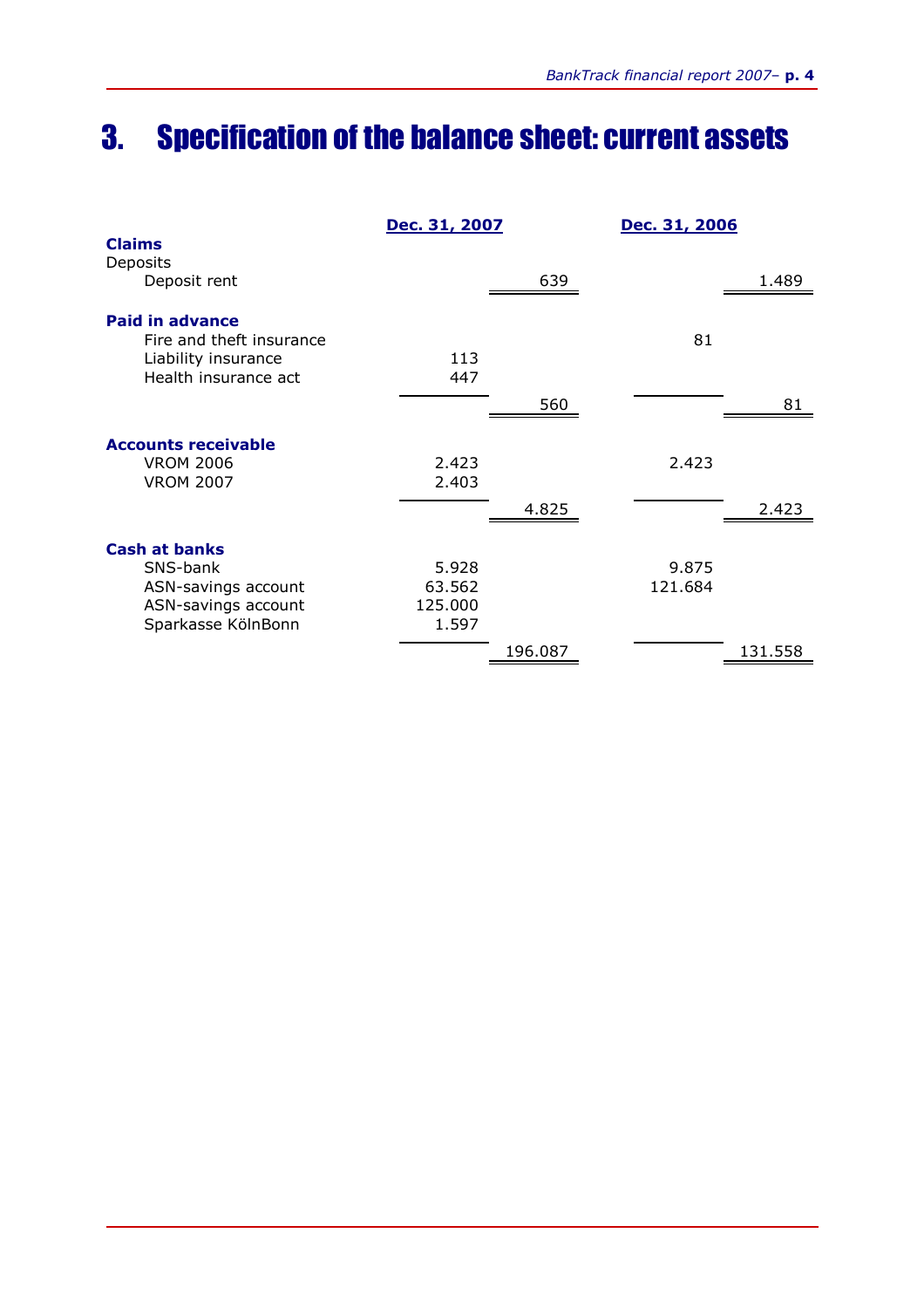# Specification of the balance sheet: current liabilities

|                                    |                                                          | Dec. 31, 2006                |        |
|------------------------------------|----------------------------------------------------------|------------------------------|--------|
| 40.434<br>9.983<br>5.199           |                                                          | 42.398                       |        |
|                                    | 55.617                                                   |                              | 42.398 |
| 7.900<br>1.640<br>5.000<br>2.000   |                                                          | 7.900<br>1.428               |        |
|                                    |                                                          |                              |        |
|                                    |                                                          |                              | 11.328 |
| 55.922<br>37.500                   |                                                          | 59.940                       |        |
|                                    | 93.422                                                   |                              | 59.940 |
|                                    |                                                          |                              |        |
| 4.356<br>2.207<br>4.755<br>629     |                                                          | 2.181<br>606<br>1.554        |        |
|                                    | 11.947                                                   |                              | 4.340  |
| 1.500<br>1.101<br>157<br>50<br>180 |                                                          | 629<br>1.180<br>805<br>1.326 |        |
|                                    | 2.987                                                    |                              | 3.940  |
|                                    | 2.400<br><b>Salaries, taxes and social contributions</b> | Dec. 31, 2007<br>18.940      | 2.000  |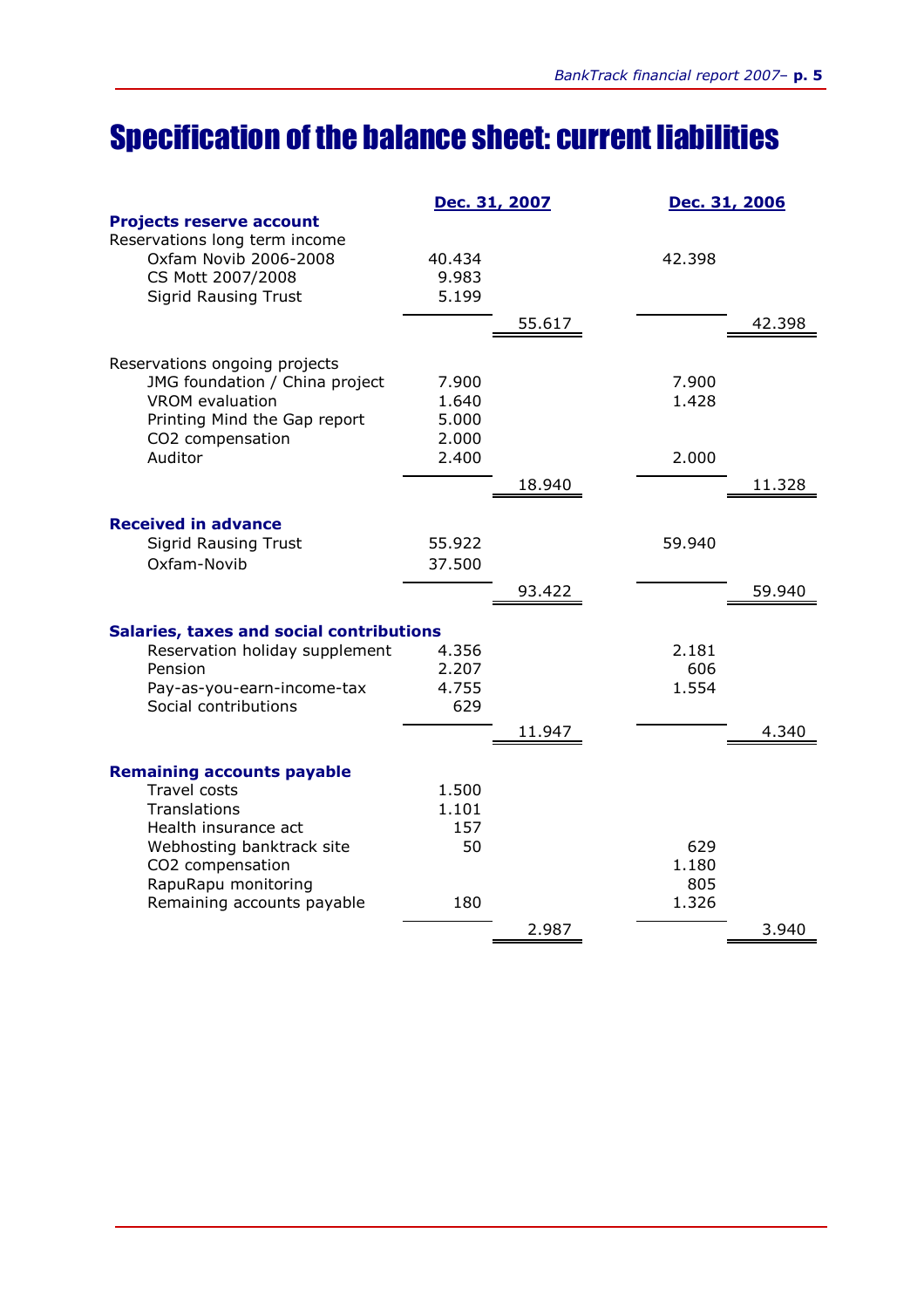# 4. Profit and loss account – explanation income

| <b>Income</b>                         | 2007   |         | 2006   |         |
|---------------------------------------|--------|---------|--------|---------|
| <b>Grants</b>                         |        |         |        |         |
| CS Mott foundation                    | 44.645 |         | 63.960 |         |
| <b>Sigrid Rausing Trust</b>           | 54.741 |         |        |         |
| Oxfam Novib 2006-2008                 | 76.964 |         | 37.602 |         |
| Wallace Global Fund                   | 18.328 |         | 20.062 |         |
| VROM (Dutch ministry for environment) | 48.054 |         | 48.452 |         |
| <b>IMG Foundation</b>                 | 33.000 |         | 31.696 |         |
| WWF-UK                                |        |         | 7.154  |         |
|                                       |        | 275.732 |        | 208.924 |
| <b>Other contributions</b>            |        |         |        |         |
| Network support                       |        |         | 1.651  |         |
| <b>Sales</b>                          | 17     |         | 1.000  |         |
|                                       |        | 17      |        | 2.651   |
| <b>Donations</b>                      |        |         |        |         |
| Private contributions                 |        |         | 952    |         |
|                                       |        |         |        | 952     |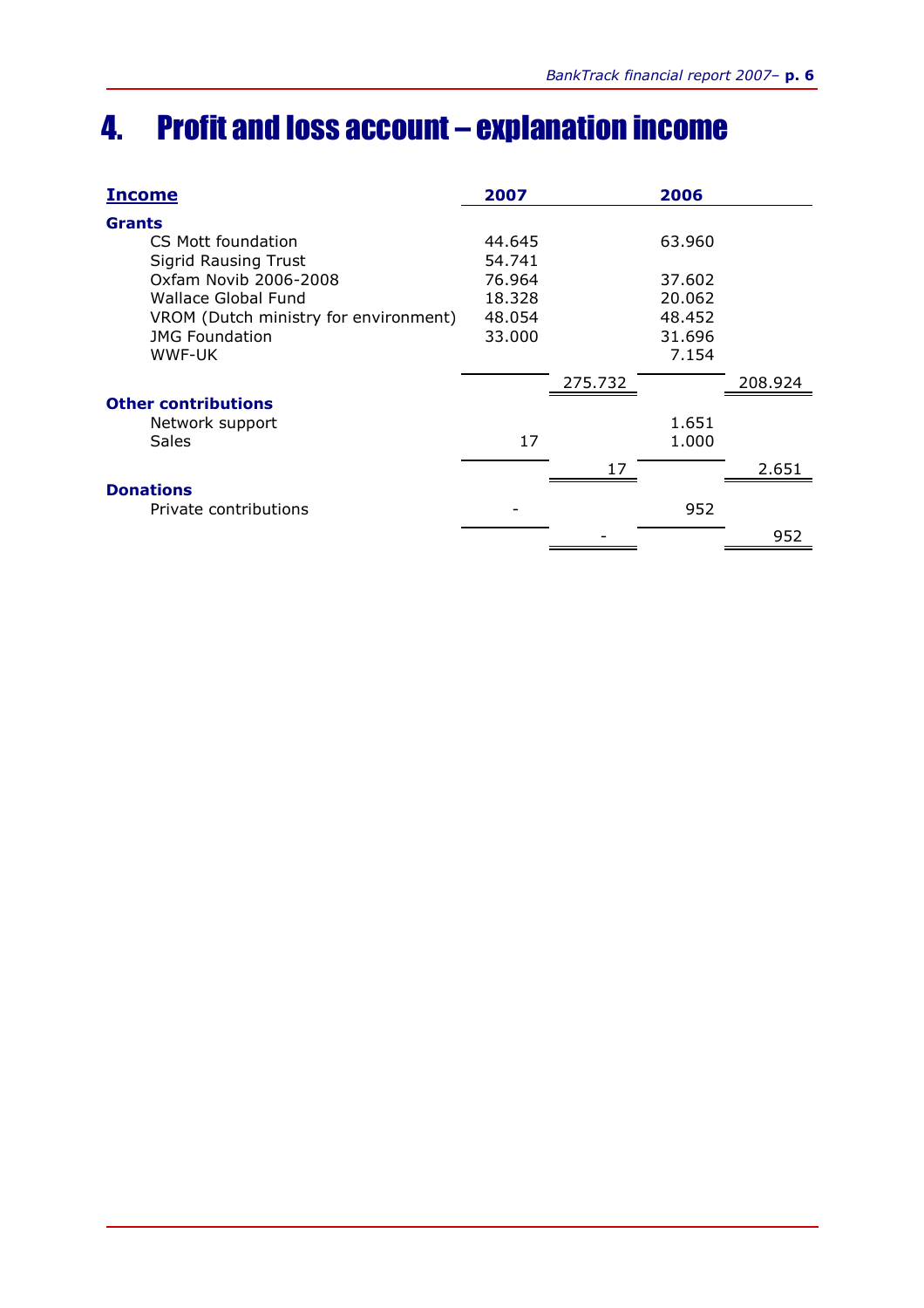# Profit and loss account - explanation expenditures

| <b>Expenses</b>                                                      | 2007   |         | 2006     |        |
|----------------------------------------------------------------------|--------|---------|----------|--------|
| <b>Personnel expenses</b>                                            |        |         |          |        |
| Gross salaries                                                       | 98.510 |         | 56.150   |        |
| Social contributions                                                 | 14.898 |         | 7.573    |        |
| Pension contributions                                                | 4.072  |         | 2.837    |        |
| Pay-as-you-earn income tax                                           |        |         | 153      |        |
| Reservation holiday money                                            | 2.175  |         | 120      |        |
| Child care expenses                                                  |        |         | 804      |        |
| Travelling expenses to/from office                                   | 3.862  |         | 3.615    |        |
| Premiums health insurance act                                        | 2.210  |         | 2.134    |        |
| External staff                                                       |        |         | 1.320    |        |
| Volunteers expenses                                                  | 1.188  |         | 671      |        |
| Staff training                                                       |        |         | 585      |        |
| Various personnel costs                                              | 825    |         | 721      |        |
|                                                                      |        | 127.740 |          | 76.685 |
|                                                                      |        |         |          |        |
| <b>Housing costs</b>                                                 | 6.866  |         |          |        |
| Rent                                                                 |        |         | 6.799    |        |
| Diverse housing costs                                                | 81     |         | 39<br>81 |        |
| Insurances inventory                                                 |        |         |          |        |
|                                                                      |        | 6.947   |          | 6.919  |
| <b>Organisation costs</b>                                            |        |         |          |        |
| Telephone and fax                                                    | 876    |         | 1.686    |        |
| Internet                                                             | 577    |         | 642      |        |
| Postage                                                              | 286    |         | 144      |        |
| Office equipment                                                     | 379    |         | 791      |        |
| Computer equipment                                                   | 114    |         | 199      |        |
| Computer maintenance and installation                                | 371    |         |          |        |
| Software                                                             | 312    |         | 392      |        |
| Printing and copying                                                 | 77     |         | 142      |        |
| Documentation                                                        | 60     |         | 529      |        |
| Housekeeping expenses                                                | 805    |         | 745      |        |
| Representation costs                                                 | 1.241  |         | 815      |        |
|                                                                      |        | 5.097   |          | 6.084  |
|                                                                      |        |         |          |        |
| <b>Administration costs</b><br>Bookkeeping and salary administration | 945    |         | 412      |        |
| Auditor                                                              | 2.756  |         | 1.910    |        |
| Chamber of commerce                                                  | 22     |         | 22       |        |
| Liability insurance                                                  | 113    |         | 113      |        |
| Banking costs                                                        | 207    |         | 189      |        |
| Various administration costs                                         | 1      |         | $20 -$   |        |
|                                                                      |        |         |          |        |
|                                                                      |        | 4.044   |          | 2.626  |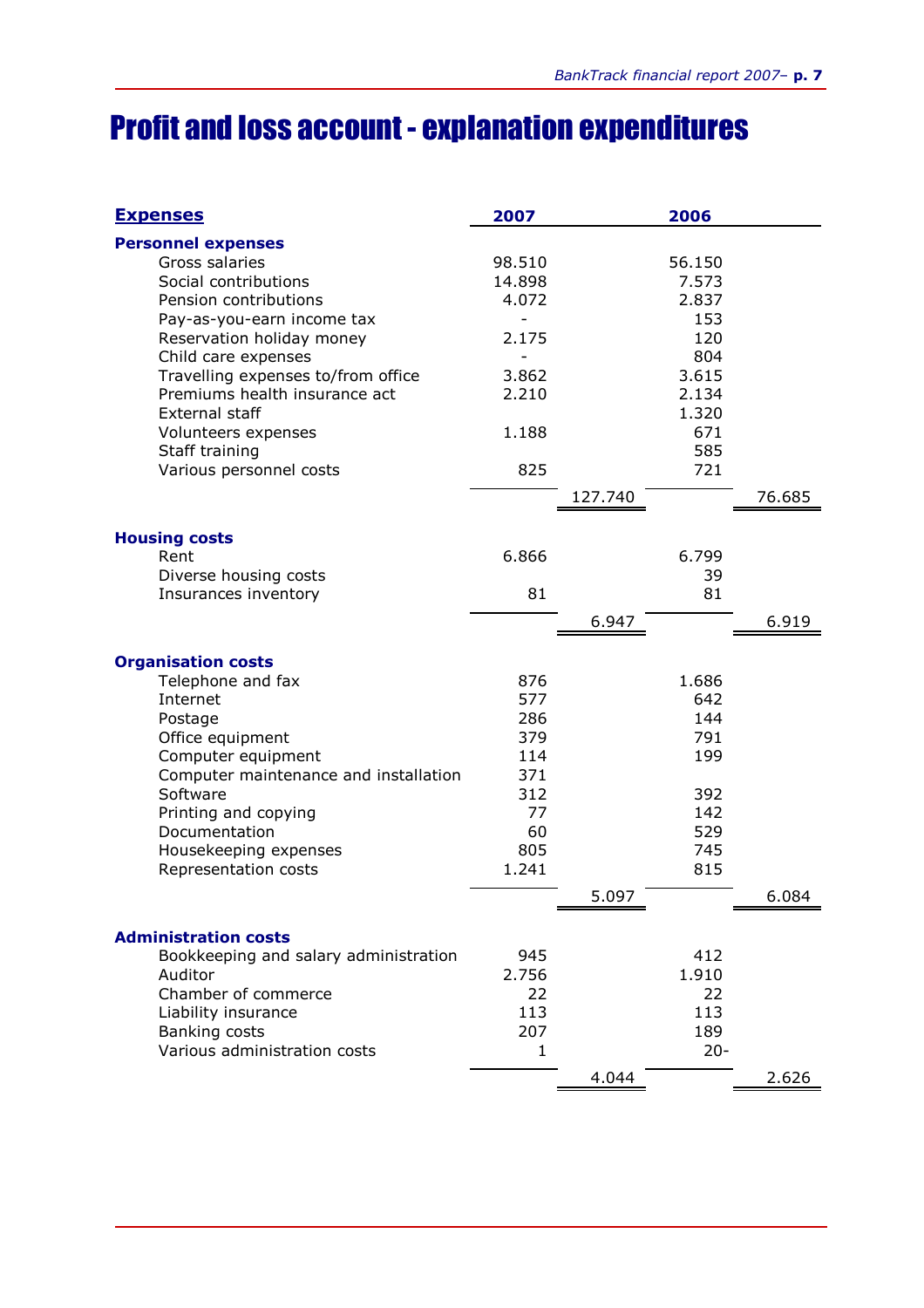# Profit and loss account - explanation expenditures (continued)

| <b>Network travel, meetings and website</b> |        |        |        |        |
|---------------------------------------------|--------|--------|--------|--------|
| Travel costs secretariat                    | 2.416  |        | 1.382  |        |
| CO2 compensation fund                       | 2.000  |        | 1.180  |        |
| Consultation meetings with banks            | 5.313  |        | 3.697  |        |
| Strategy meetings                           | 11.131 |        | 17.089 |        |
| <b>International BankTrack events</b>       |        |        | 900    |        |
| Website / portal                            | 4.544  |        | 4.388  |        |
|                                             |        | 25.404 |        | 28.635 |
|                                             |        |        |        |        |
| <b>Research and publications</b>            |        |        |        |        |
| South fund                                  | 7.477  |        | 4.943  |        |
| Consultants                                 | 2.000  |        | 15.130 |        |
| Chinese bank research                       | 30.832 |        | 31.672 |        |
| Fact finding missions                       | 4.000  |        | 4.727  |        |
| Sustainability compass                      |        |        | 5.056  |        |
| Production "Shaping the Future"             |        |        | 3.354  |        |
| Translations                                |        |        | 2.005  |        |
| Video productions                           |        |        | 2.505  |        |
|                                             |        | 44.309 |        | 69.392 |
| <b>Training and outreach</b>                |        |        |        |        |
| Materials                                   |        |        | 4.132  |        |
| Trainings                                   | 1.241  |        | 3.229  |        |
|                                             |        |        |        |        |
|                                             |        | 1.241  |        | 7.360  |
| <b>VROM "Banken op het goede spoor"</b>     |        |        |        |        |
| "Mind the Gap" benchmark report             | 23.987 |        |        |        |
| Research trend papers                       | 1.666  |        |        |        |
| Printing costs report                       | 5.044  |        |        |        |
| <b>Evaluations VROM-project</b>             | 1.712  |        | 1.428  |        |
|                                             |        | 32.409 |        | 1.428  |
|                                             |        |        |        |        |
| <b>Banks, Climate and Energy</b>            |        |        |        |        |
| Climate research                            | 9.505  |        |        |        |
| Campaign materials                          | 5.687  |        |        |        |
| Meetings and travel costs                   | 1.143  |        |        |        |
|                                             |        | 16.335 |        |        |
| <b>Banks and Human Rights</b>               |        |        |        |        |
| Research and publications                   | 6.200  |        |        |        |
| Meetings and travel costs                   | 2.306  |        |        |        |
|                                             |        | 8.506  |        |        |
|                                             |        |        |        |        |
| <b>B-day</b>                                |        |        |        |        |
| Preparations                                |        |        | 2.678  |        |
|                                             |        |        |        | 2.678  |
|                                             |        |        |        |        |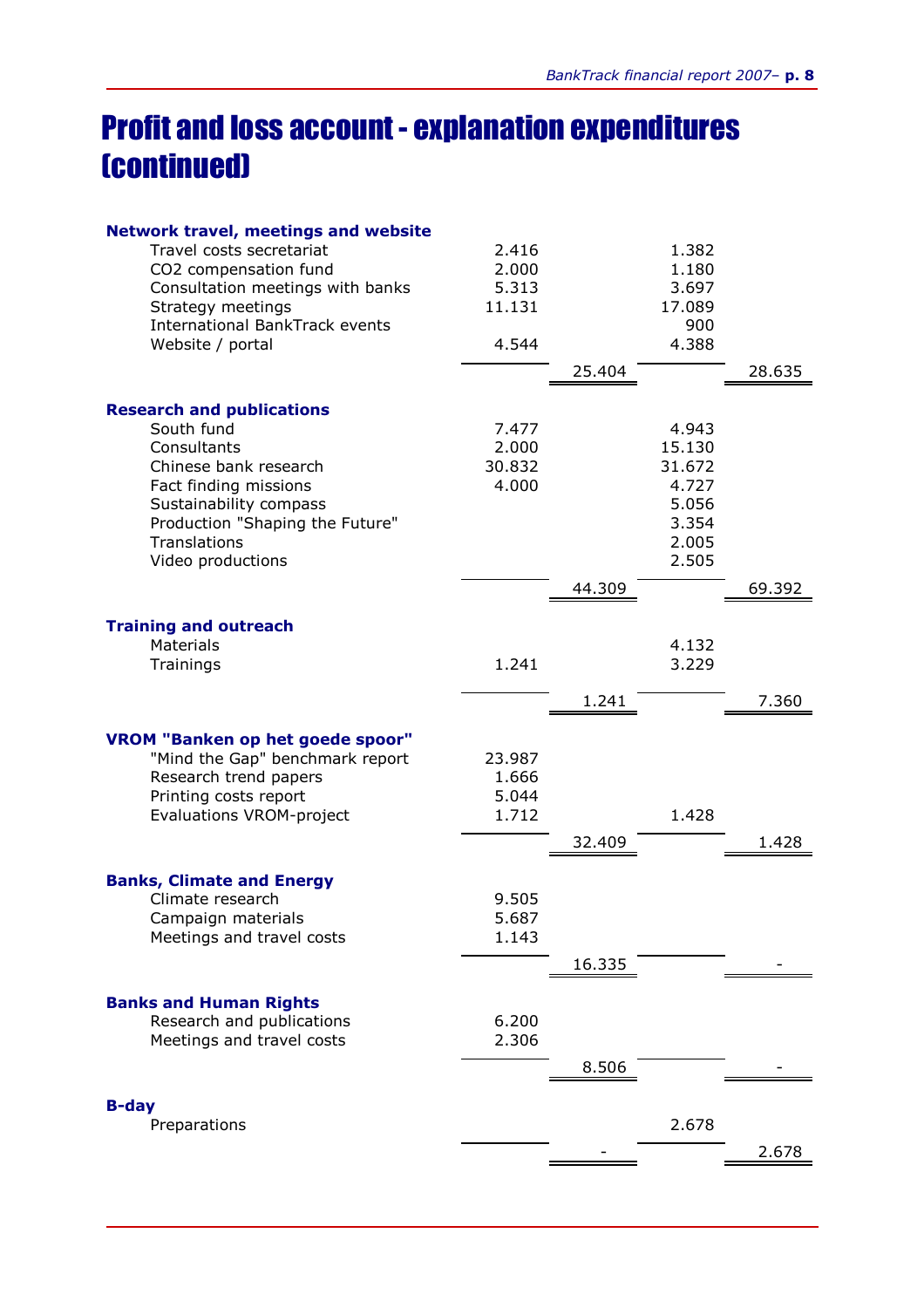# 5. Tangible fixed Assets

|                  |             |           | Lifecycle | Depreciation | Value    | Acquis.                      | Disinvest. | Depreciation | Value                    |
|------------------|-------------|-----------|-----------|--------------|----------|------------------------------|------------|--------------|--------------------------|
| <b>Inventory</b> | Acquisition | date      | (months)  | till 2007    | 1/1/2007 | 2007                         | 2007       | 2007         | 31/12/2007               |
| Furniture        | 1.398       | $dec-04$  | 36        | 932          | 466      |                              |            | 466          |                          |
| Furniture        | 512         | ian-05    | 36        | 327          | 185      |                              |            | 171          | 14                       |
| Furniture        | 303         | $dec-05$  | 36        | 101          | 202      |                              |            | 101          | 101                      |
| Furniture        | 480         | $mrt-06$  | 36        | 120          | 360      |                              |            | 160          | 200                      |
|                  | 2.692       |           |           | 1.480        | 1.212    |                              |            | 897          | 315                      |
| Computers        | 4.839       | $dec-04$  | 36        | 3.226        | 1.613    |                              |            | 1.613        | $\overline{\phantom{0}}$ |
| Software         | 2.083       | jan-05    | 36        | 1.330        | 752      |                              |            | 694          | 58                       |
| Printer          | 296         | aug- $05$ | 36        | 132          | 164      |                              |            | 99           | 66                       |
| Computer         | 879         | $apr-06$  | 36        | 195          | 683      |                              |            | 293          | 390                      |
| Camera           | 315         | $sep-06$  | 36        | 26           | 289      |                              |            | 105          | 184                      |
|                  | 8.411       |           |           | 4.909        | 3.501    | $\qquad \qquad \blacksquare$ |            | 2.804        | 698                      |
|                  |             |           |           |              |          |                              | total      | 3.701        | 1.013                    |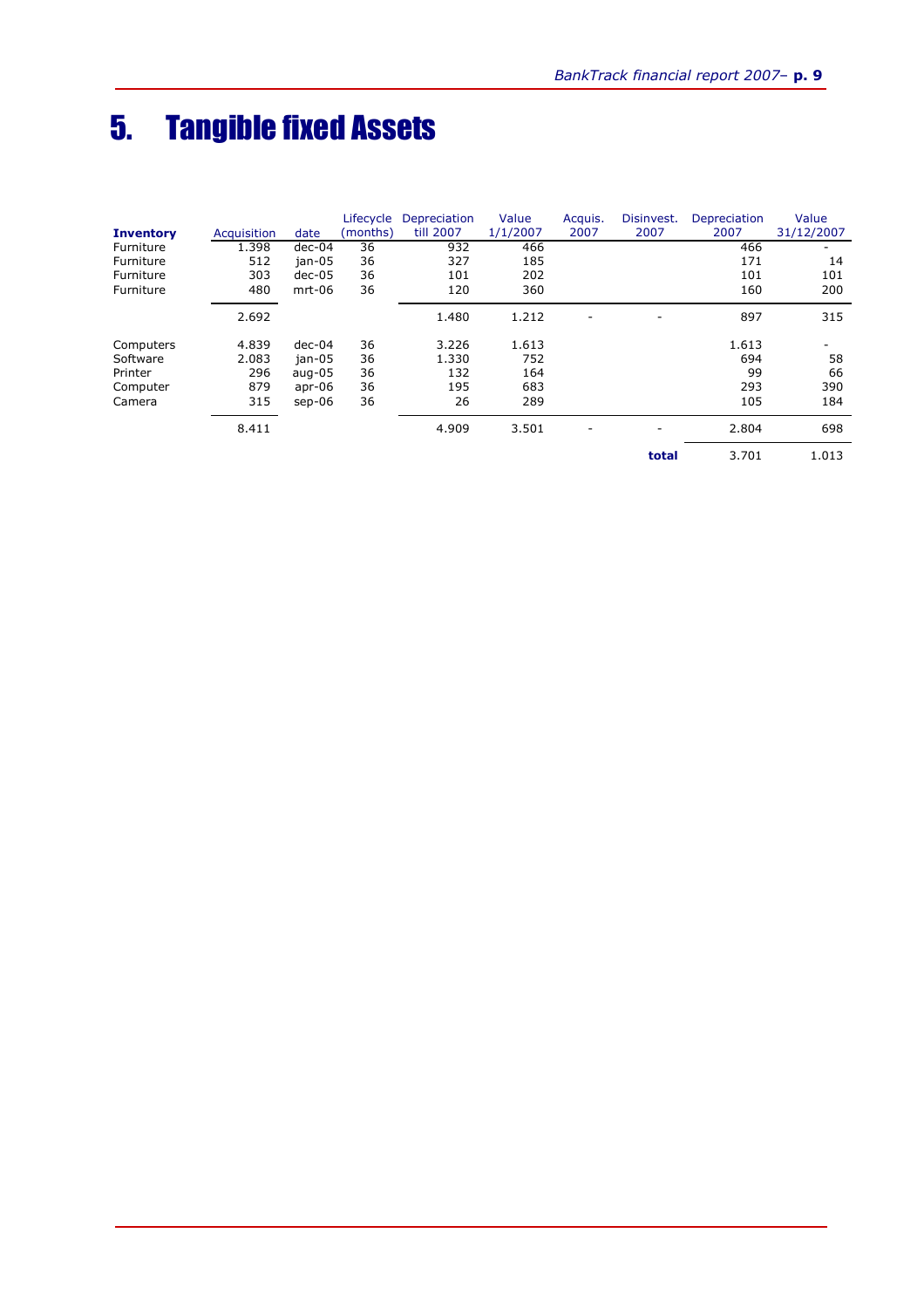# 6. Breakdown of expenditures by grant maker

In 2007, BankTrack received financial support from six different funders, all listed in this chapter. Support was given both for core operating costs as well as specific research and other projects. The following pages provide a breakdown of expenditures as covered in the budget of our respective funders.

### Charles Stewart Mott Foundation

| Contract period<br>Budget, according to the contract           | January 1, 2007 till December 31, 2008<br>$$150.000,-$ |        |                |        |  |
|----------------------------------------------------------------|--------------------------------------------------------|--------|----------------|--------|--|
|                                                                | <b>Result</b>                                          |        | <b>Budget</b>  |        |  |
| <b>Income</b>                                                  |                                                        |        |                |        |  |
| Mott, paid in 2007                                             | 54.628                                                 |        | 57.000         |        |  |
|                                                                |                                                        | 54.628 |                | 57.000 |  |
| <b>Costs</b>                                                   |                                                        |        |                |        |  |
| Personnel costs                                                | 32.500                                                 |        | 36.400         |        |  |
| Housing and organisation costs                                 | 4.000                                                  |        | 4.000          |        |  |
| Travel costs abroad staff                                      | 1.500                                                  |        | 3.000          |        |  |
| Travel Banktrack campaigners                                   |                                                        |        | 1.000          |        |  |
| Strategy meetings                                              | 6.645                                                  |        | 6.000          |        |  |
| Production costs publications<br>Mind the gap benchmark report |                                                        |        | 1.000          |        |  |
| Unforeseen (risk on currencies)                                |                                                        |        | 3.320<br>2.280 |        |  |
|                                                                |                                                        |        |                |        |  |
|                                                                |                                                        | 44.645 |                | 57.000 |  |
| <b>Balance 31/12/2007</b>                                      |                                                        | 9.983  |                |        |  |
| <b>Reservations</b>                                            |                                                        |        |                |        |  |
| Mott 2008                                                      | 9.983                                                  |        |                |        |  |
|                                                                |                                                        | 9.983  |                |        |  |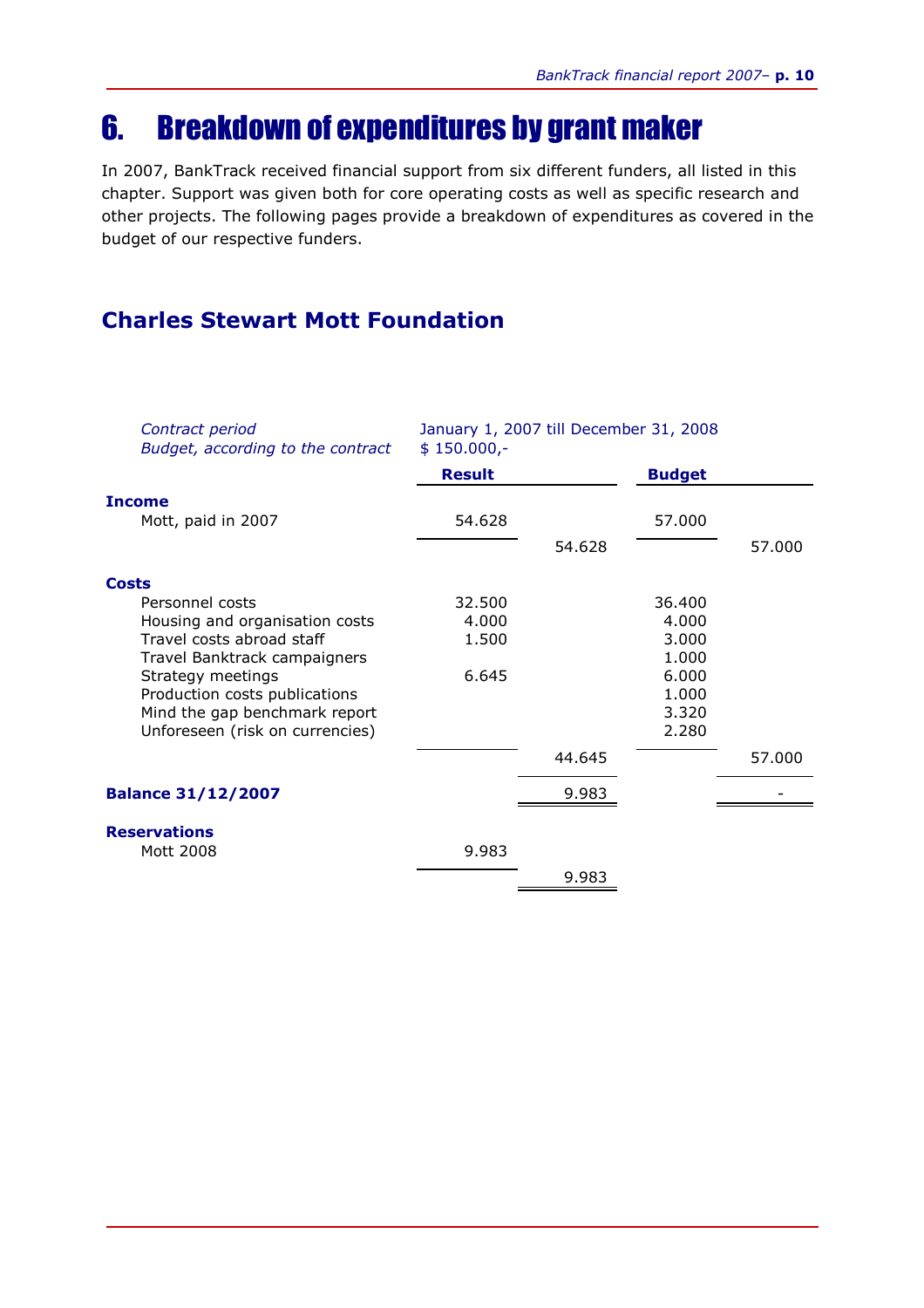### Oxfam Novib

| Contract period<br>Budget, according to the contract | January 1, 2006 till December 31, 2008<br>€ 230,000 |         |                |         |
|------------------------------------------------------|-----------------------------------------------------|---------|----------------|---------|
|                                                      | <b>Result</b>                                       |         | <b>Budget</b>  |         |
| <b>Income</b>                                        |                                                     |         |                |         |
| Oxfam Novib 2007                                     | 75.000                                              |         | 75.000         |         |
| Left overs from 2006                                 | 42.398                                              |         | 42.398         |         |
|                                                      |                                                     | 117.398 |                | 117.398 |
| <b>Costs</b>                                         |                                                     |         |                |         |
| Personnel costs                                      | 43.471                                              |         | 41.965         |         |
| Housing and organisation costs                       | 14.375                                              |         | 20,700         |         |
| Website                                              | 3.998                                               |         |                |         |
| CO2 Compensation                                     | 1.000                                               |         | 1.000          |         |
| Travel secretariat                                   | 916                                                 |         | 3.000          |         |
| travel BT campaigners<br>Strategy meetings           | 4.487                                               |         | 3.000<br>2.000 |         |
| Fact finding missions                                |                                                     |         | 1.400          |         |
| South fund                                           | 7.477                                               |         | 13.000         |         |
| Training costs                                       | 1.241                                               |         | 12.000         |         |
| Translations                                         |                                                     |         | 2.000          |         |
| Banks and Human rights                               |                                                     |         | 8.000          |         |
| External researchers, consultants                    |                                                     |         | 3.000          |         |
| Gender research                                      |                                                     |         | 5.000          |         |
| Unforeseen                                           |                                                     |         | 1.925          |         |
|                                                      |                                                     | 76.964  |                | 117.990 |
| <b>Balance 31/12/2007</b>                            |                                                     | 40.434  |                | 592-    |
| <b>Reservations</b>                                  |                                                     |         |                |         |
| Oxfam Novib 2007                                     | 35.434                                              |         |                |         |
| Gender analysis                                      | 5.000                                               |         |                |         |
|                                                      |                                                     | 40.434  |                |         |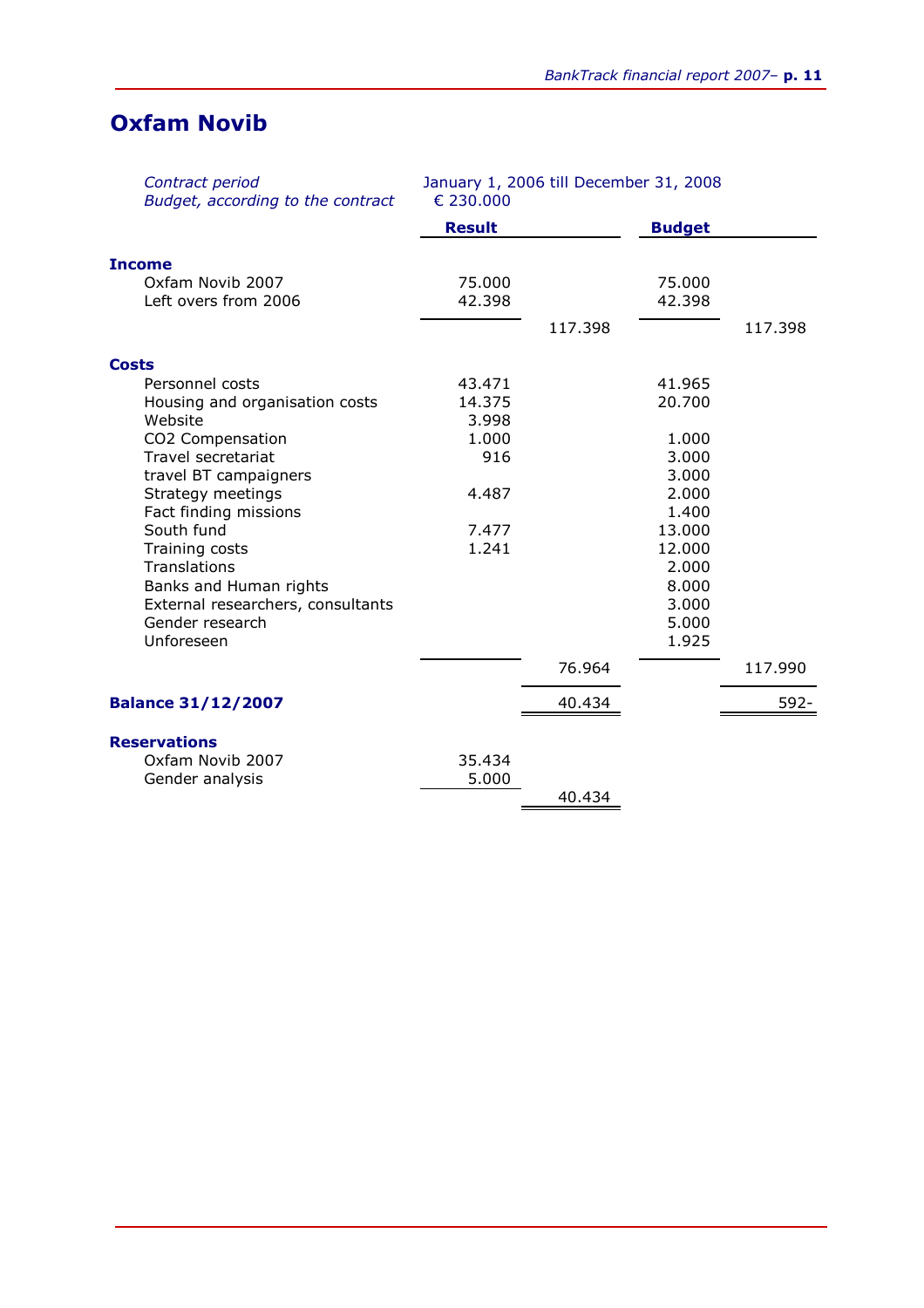### Sigrid Rausing Trust

| Contract period<br>Budget, according to the contract | January 1, 2007 till November 15, 2007<br>€ 60.000 |        |               |        |
|------------------------------------------------------|----------------------------------------------------|--------|---------------|--------|
|                                                      | <b>Result</b>                                      |        | <b>Budget</b> |        |
| <b>Income</b>                                        |                                                    |        |               |        |
| <b>Sigrid Rausing Trust</b>                          | 59.940                                             |        | 59.940        |        |
|                                                      |                                                    | 59.940 |               | 59.940 |
| <b>Costs</b>                                         |                                                    |        |               |        |
| Personnel costs                                      | 29.467                                             |        | 31.400        |        |
| Housing and organisation costs                       | 1.933                                              |        |               |        |
| Fact finding missions                                | 4.000                                              |        | 6.800         |        |
| Reporting fact finding missions                      |                                                    |        | 3.800         |        |
| Climate project                                      | 10.835                                             |        | 15.000        |        |
| Human rights project                                 | 8.506                                              |        | 3.000         |        |
|                                                      |                                                    | 54.741 |               | 60.000 |
| <b>Balance 31/12/2007</b>                            |                                                    | 5.199  |               | $60 -$ |
| <b>Reservations</b>                                  |                                                    |        |               |        |
| Sigrid Rausing Trust, to be settled                  | 5.199                                              |        |               |        |
|                                                      |                                                    | 5.199  |               |        |
|                                                      |                                                    |        |               |        |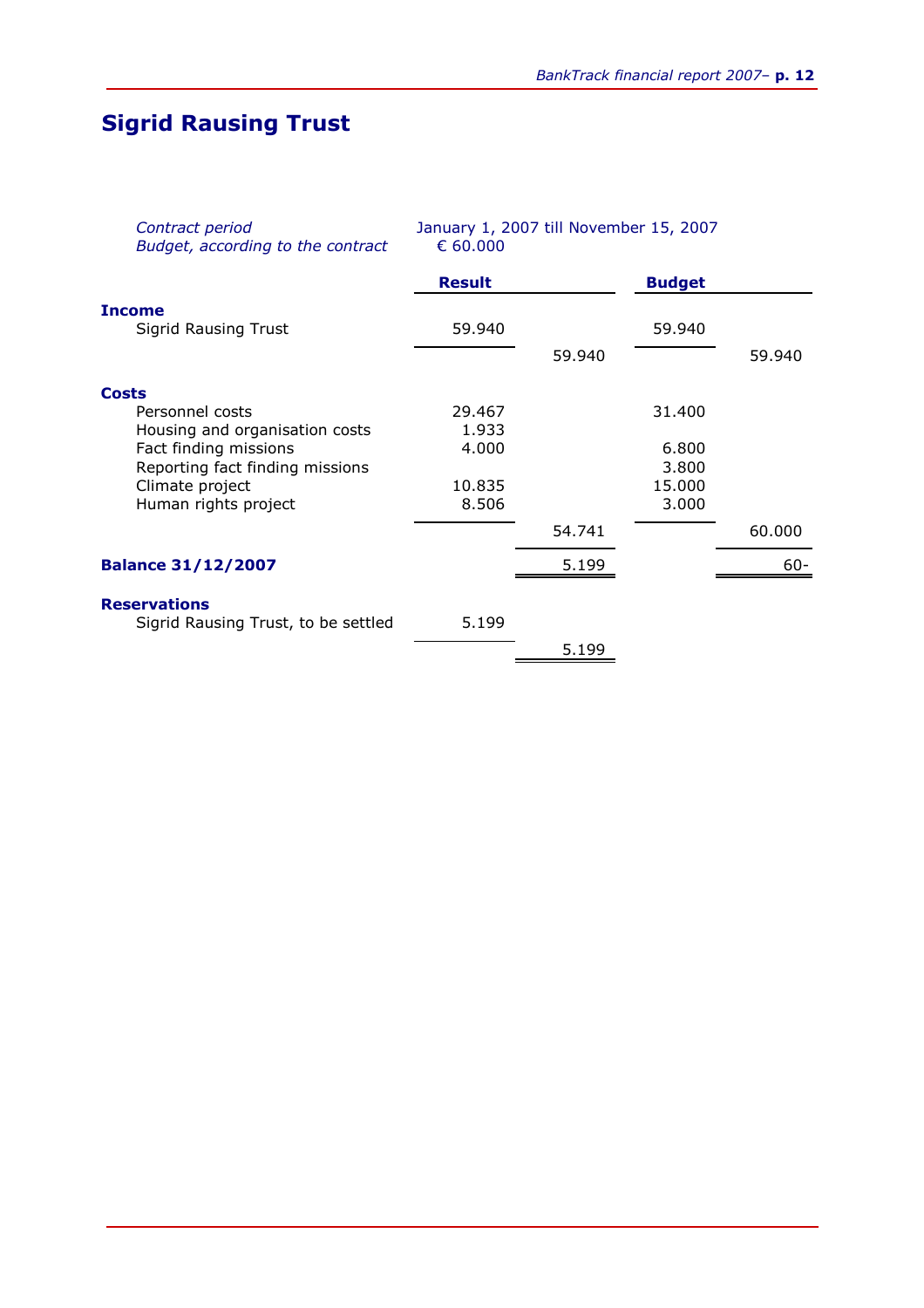### Wallace Global Fund

| Contract period<br>Budget, according to the contract | January 1, 2007 till December 31, 2007<br>$$25.000,-$ |        |               |        |
|------------------------------------------------------|-------------------------------------------------------|--------|---------------|--------|
|                                                      | <b>Result</b>                                         |        | <b>Budget</b> |        |
| Income                                               |                                                       |        |               |        |
| WGF                                                  | 18.328                                                |        | 19.000        |        |
|                                                      |                                                       | 18,328 |               | 19.000 |
| Costs                                                |                                                       |        |               |        |
| Personnel costs                                      | 8.828                                                 |        | 7.000         |        |
| CO2 compensation travel costs                        | 1.000                                                 |        | 2.000         |        |
| External researchers, consultants                    | 2.000                                                 |        | 2.000         |        |
| Printing costs VROM reports                          | 1.000                                                 |        |               |        |
| Climate research                                     | 5.500                                                 |        | 8.000         |        |
|                                                      |                                                       | 18.328 |               | 19.000 |
| <b>Balance 31/12/2007</b>                            |                                                       |        |               |        |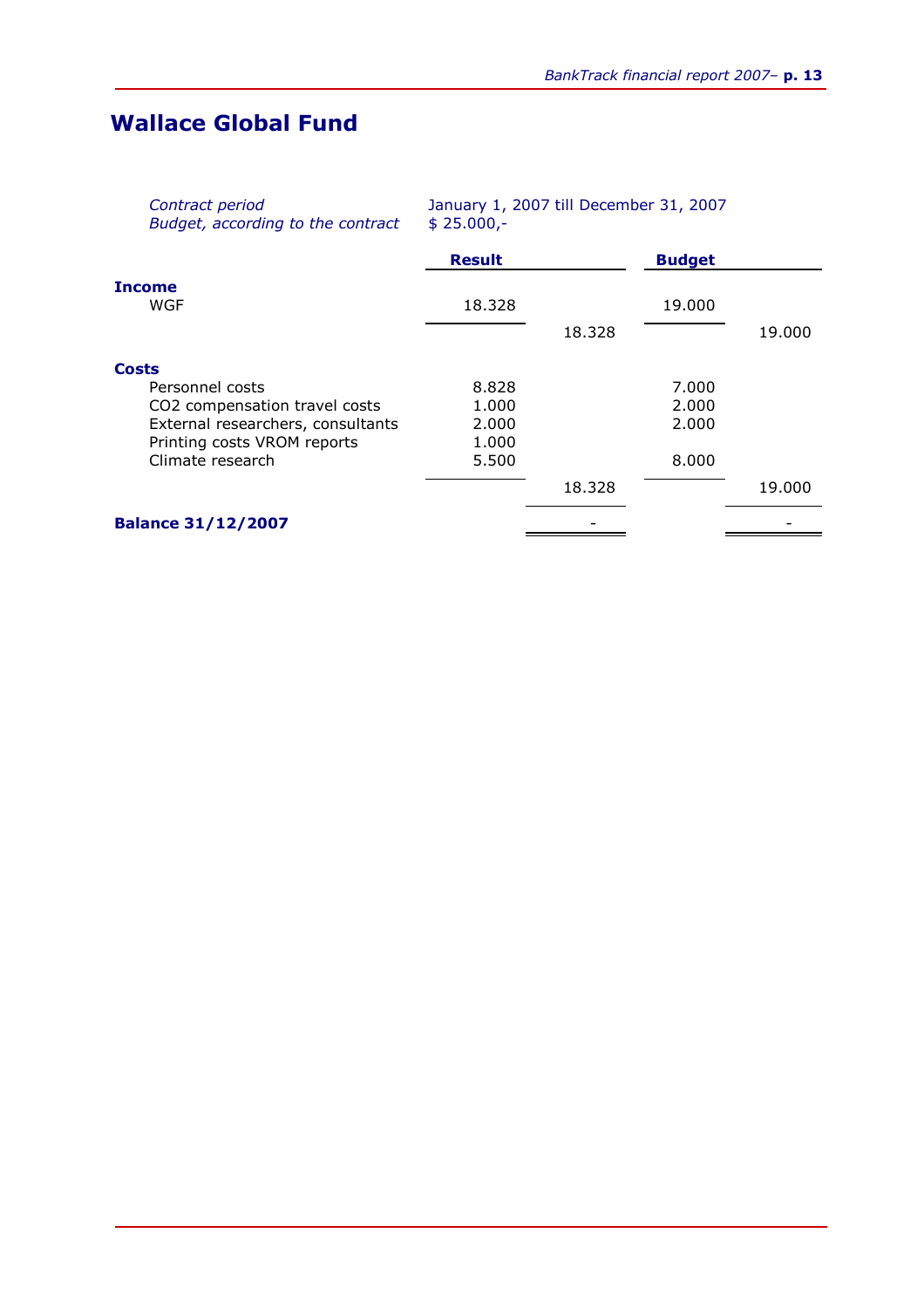### VROM – SMOM programme

| Contract period<br>Budget, according to the contract | January 1, 2007 till December 31, 2007<br>€ 48.054 |        |               |        |
|------------------------------------------------------|----------------------------------------------------|--------|---------------|--------|
|                                                      | <b>Result</b>                                      |        | <b>Budget</b> |        |
| Income                                               |                                                    |        |               |        |
| <b>VROM</b>                                          | 48.054                                             |        | 48.054        |        |
|                                                      |                                                    | 48.054 |               | 48.054 |
| Costs                                                |                                                    |        |               |        |
| Personnel costs                                      | 11.334                                             |        | 8.096         |        |
| Housing and organisation costs                       |                                                    |        | 3.238         |        |
| Research "Mind the Gap"                              | 23,987                                             |        |               |        |
| Research shaping the future II                       |                                                    |        | 14.400        |        |
| Research EPII evaluation paper                       |                                                    |        | 4.320         |        |
| Research trend papers                                | 1.666                                              |        | 5.760         |        |
| Printing costs reports                               | 4.044                                              |        | 4.000         |        |
| Meetings with banks                                  | 5.313                                              |        | 6.600         |        |
| Evaluation                                           | 1.712                                              |        | 1.640         |        |
|                                                      |                                                    | 48.056 |               | 48.054 |
| <b>Balance 31/12/2007</b>                            |                                                    |        |               |        |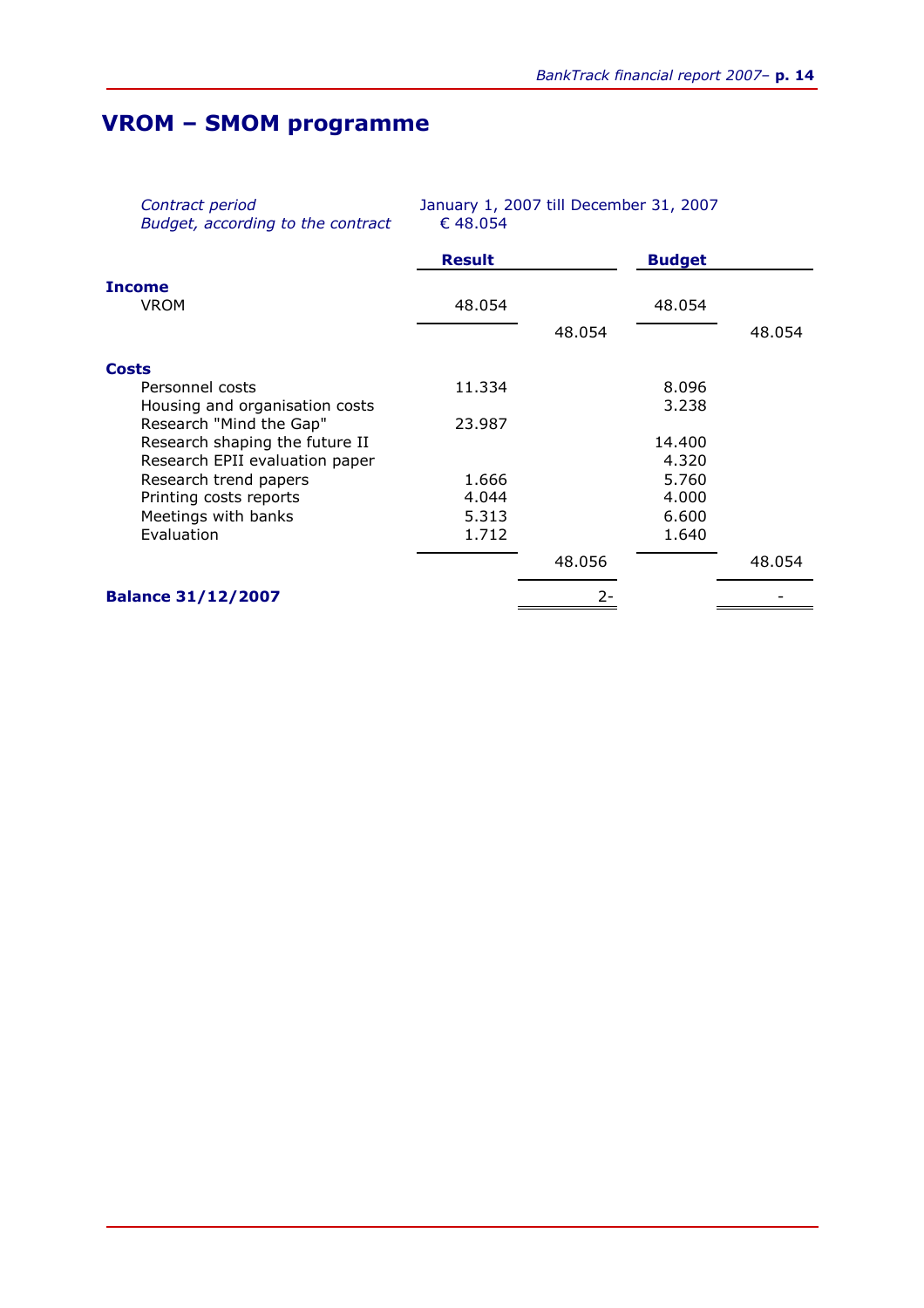### JMG Foundation

| Contract period<br>Budget, according to the contract | April 1, 2007 till March 31, 2008<br>US\$ 40.000 |        |               |        |
|------------------------------------------------------|--------------------------------------------------|--------|---------------|--------|
|                                                      | <b>Result</b>                                    |        | <b>Budget</b> |        |
| Income                                               |                                                  |        |               |        |
| JMG                                                  | 33,000                                           |        | 33.000        |        |
| Transfer from 2006                                   | 7.900                                            |        | 7.900         |        |
|                                                      |                                                  | 40.900 |               | 40.900 |
| Costs                                                |                                                  |        |               |        |
| Personnel costs                                      | 2.140                                            |        | 3.900         |        |
| Chinese bank research FoE US                         | 27.700                                           |        | 27,000        |        |
| <b>Translations</b>                                  | 3.132                                            |        |               |        |
| Presentation meeting                                 |                                                  |        | 4.000         |        |
| Banking costs                                        | 28                                               |        |               |        |
|                                                      |                                                  | 33.000 |               | 34.900 |
| <b>Balance 31/12/2007</b>                            |                                                  | 7.900  |               | 6.000  |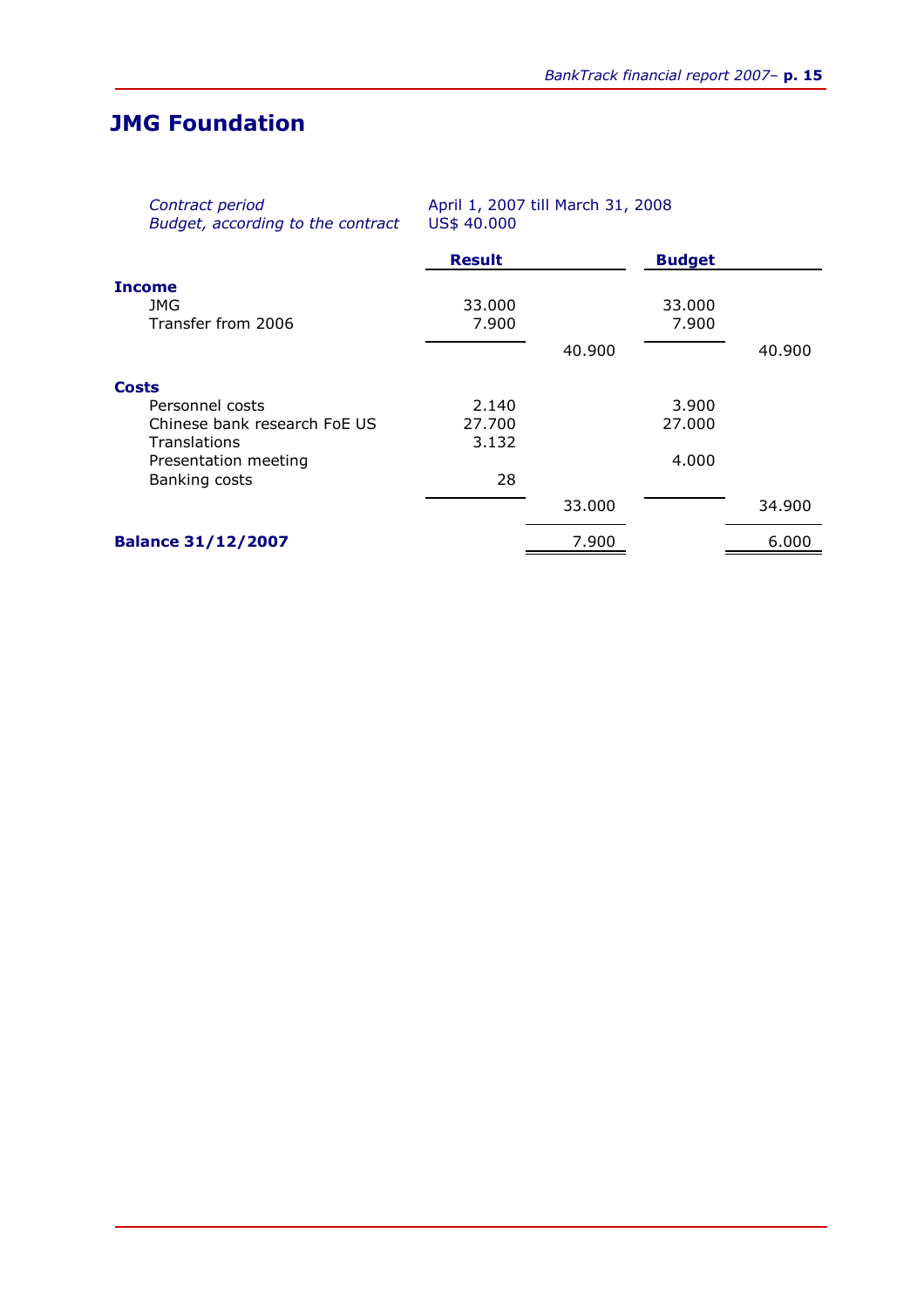# Auditor report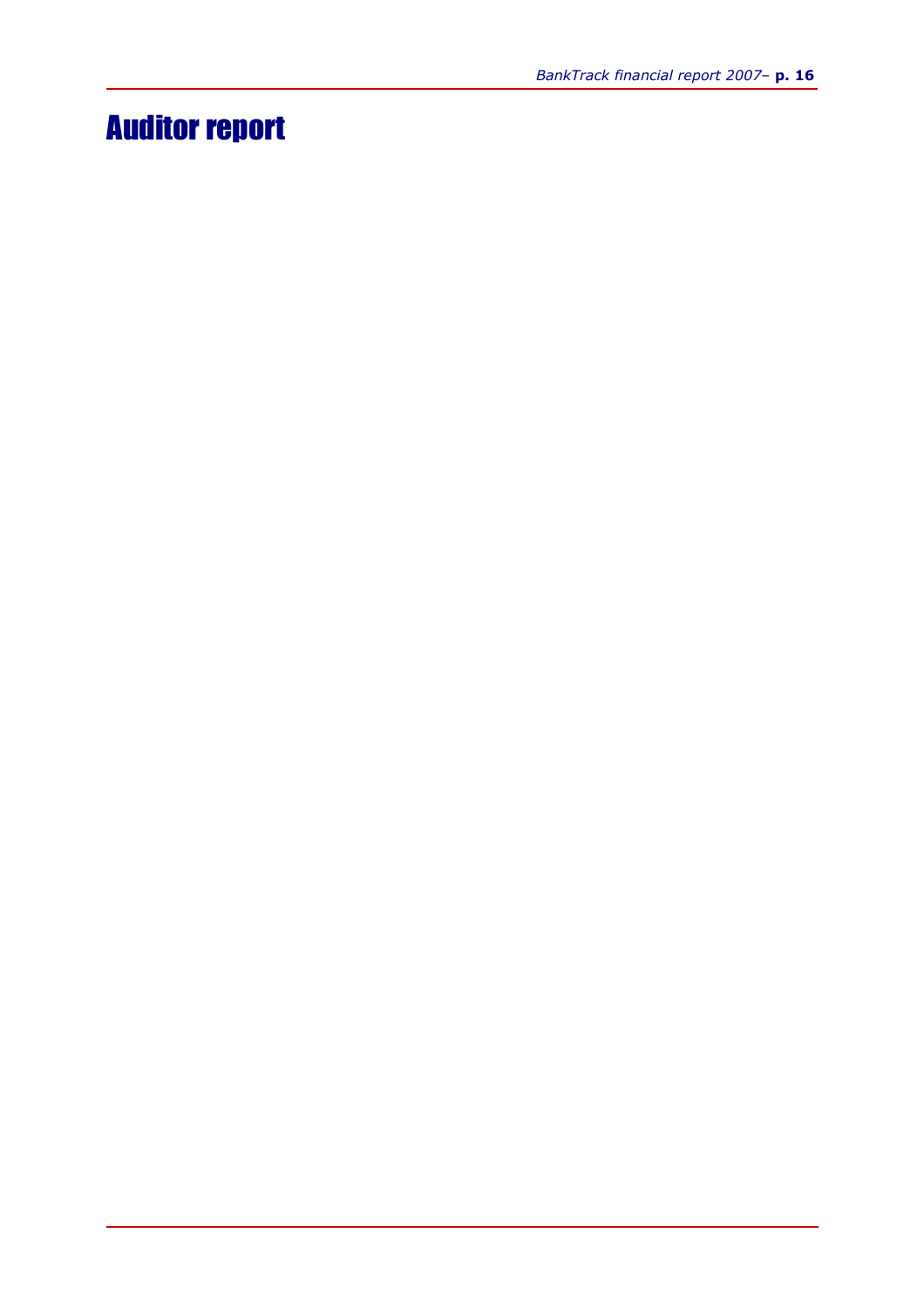# Annex 1 Institutional Profile

BankTrack is a global network of civil society organisations monitoring private financial institutions, with a focus on globally operating commercial banks. BankTrack believes that such banks, while conducting their business, have their own specific responsibility for the social and ecological well being of the planet and its inhabitants. This overall vision on the social and environmental responsibility of the private financial sector is captured in the Collevecchio Declaration.

To achieve this greater level of responsibility within the banking sector, BankTrack is aiming at two different audiences: the banking sector itself and civil society groups involved in advocacy work on banks, whether on a local or (inter)national level.

BankTrack strengthens civil society's capacity to monitor and influence the private financial sector, by providing policy analysis and research for NGOs, conducting training for campaigners, and direct support for project-affected communities. We also function as an international clearinghouse for NGOs for information and strategies on the private financial sector and acts as a news source for financial press and reform-minded elements within the private financial sector itself.

#### Members and partners

In 2007, the membership of BankTrack increased its membership with one group to now eighteen members. The number of working partners increased in 2008 to nine. These are:

#### members

- 1. Amigos da Terra Amazonia Brasileira Brazil
- 2. Berne Declaration Switzerland
- 3. CRBM Italy
- 4. CEDHA Argentina
- 5. Fair Finance Watch United States
- 6. Friends of the Earth United States
- 7. International Rivers United States
- 8. Les Amis de la Terre France
- 9. Milieudefensie, FoE Netherlands
- 10. Mineral Policy Institute Australia
- 11. Netwerk Vlaanderen Belgium
- 12. Pacific Environment United states
- 13. Platform United Kingdom
- 14.Rainforest Action Network United States
- 15.SETEM Spain (new member)
- 16. Urgewald Germany
- 17. WEED Germany
- 18. WWF-UK United Kingdom

#### partners:

- 1. Cornerhouse United Kingdom
- 2. Friends of the Earth Europe
- 3. Friends of the Earth England, Wales, Northern Ireland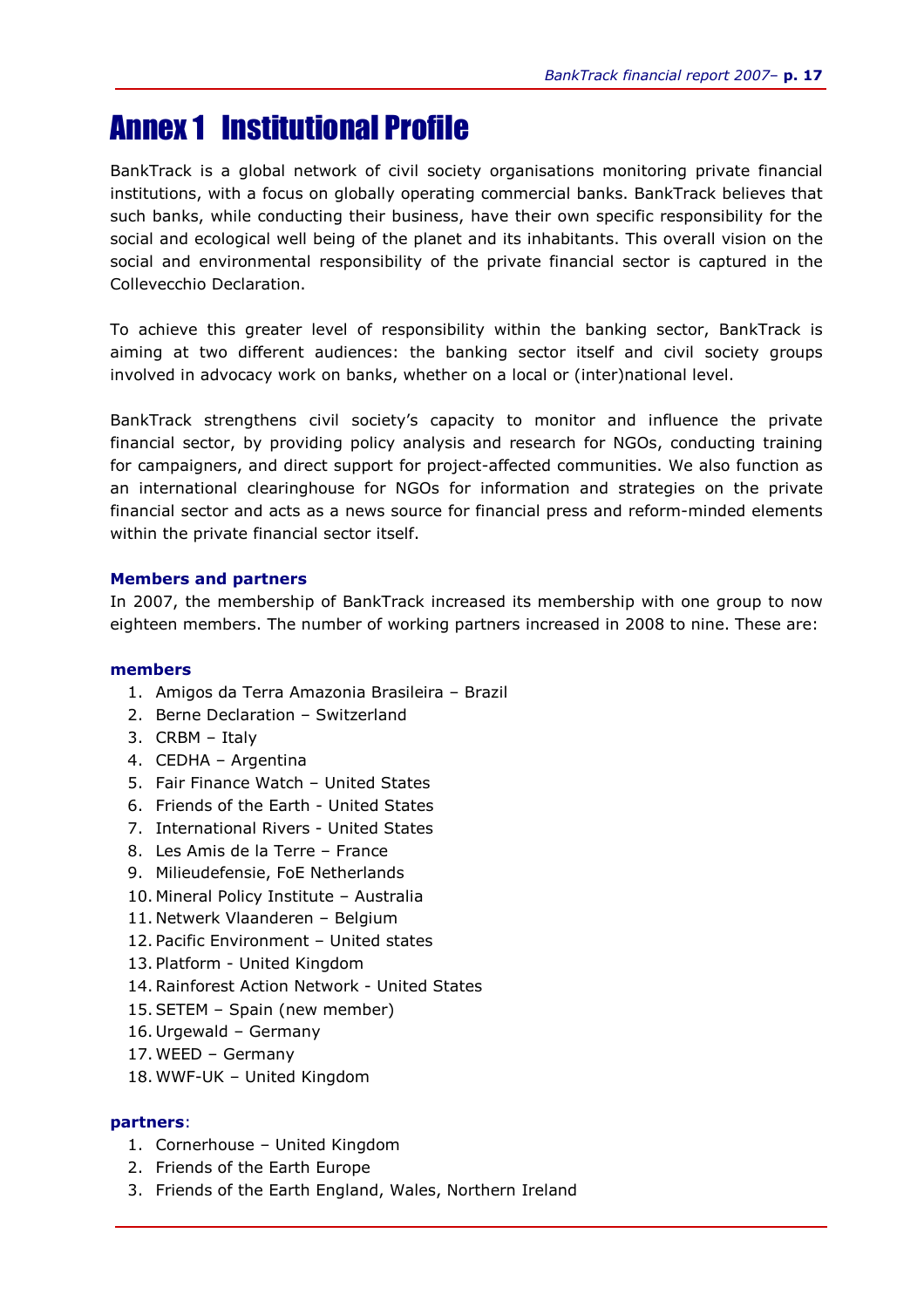- 4. Friends of the Earth Japan
- 5. Global Witness United Kingdom
- 6. Profundo Netherlands
- 7. SOMO Netherlands
- 8. WISE Netherlands
- 9. World Resources Institute United States

While this modest expansion is in line with our ambition to be a network of groups actively engaged in monitoring private banks we did not succeed in expanding the membership to groups based in the Global South as was envisioned early 2007.

#### Secretariat staff

The secretariat staff in 2007 consisted of:

- Johan Frijns, Coordinator (1fte)
- Ulrike Lohr, Research and communication officer (.88 fte)
- Roel van den Bosch, financial manager (.17 fte)
- Bart Bruil, website design, layout (freelance)
- Carolina Mori, intern (left December 2007)
- David Barnden, Banks and Human Rights programme (.88 fte left December 2007)

The total number of paid positions in the secretariat in 2007 was 2.93 fte. The salary ratio between lowest and highest salary was 1 / 1.66 when corrected for full time factor.

#### BankTrack foundation

BankTrack is a not for profit Foundation under Dutch law, registered with the Chamber of Commerce. The goal of the Foundation is to "initiate and support international cooperation between non-governmental organisations (NGOs) within the BankTrack network, with the aim of stimulating a socially and ecologically sustainable private financial sector". The foundation act as employer and oversees the Secretariat. The foundation is governed by a three person Board that is a subset of the Steering committee. -see below-

#### Steering committee

A steering committee oversees the development of the network and the work of the secretariat. The steering committee consists of representatives of member groups:

- Andrea Baranes (CRBM, Italy)
- Andreas Missbach (Berne Declaration, Zwitserland) (board member)
- Becky Tarbotton (Rainforest Action Network, US)
- Inez Louwagie (Netwerk Vlaanderen, Belgium)
- Jennifer Morgan (WWF-UK)
- Michelle Chan (Friends of the Earth US) (chair of the board)
- Mika Minio Paluello, (Platform UK)
- Paul de Clerck (board member, not in steering cie)